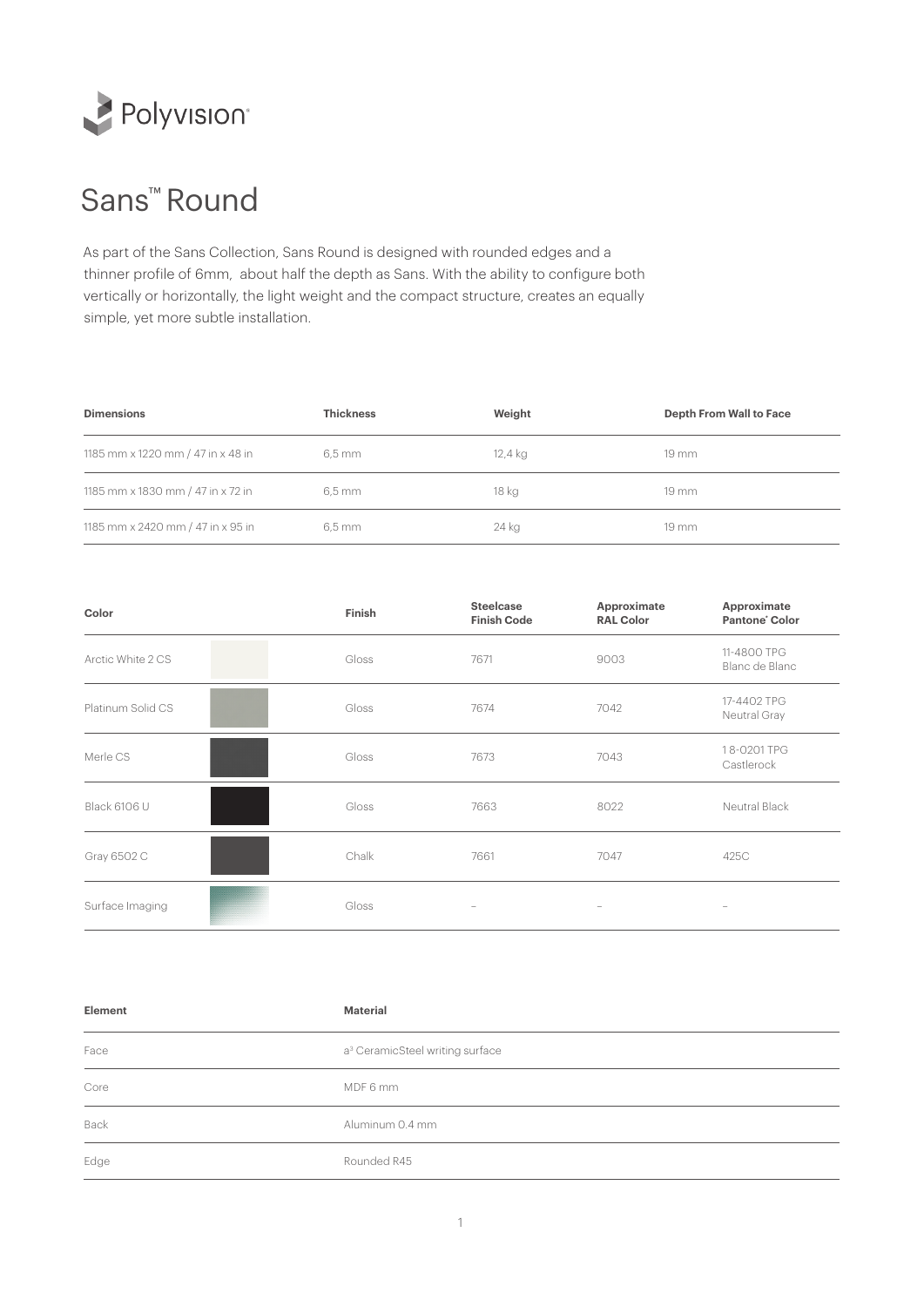| <b>Panel Property</b>                 | <b>Testing Standard</b>           | Unit                                                                      | Value                                                       |
|---------------------------------------|-----------------------------------|---------------------------------------------------------------------------|-------------------------------------------------------------|
| Panel Thickness                       | EN 438-2:5                        | $\hspace{1.0cm} \rule{1.5cm}{0.15cm} \hspace{1.0cm} \rule{1.5cm}{0.15cm}$ | 6,5 mm / 0.25 in                                            |
| Length Tolerance                      | EN 438-2:6                        | mm                                                                        | ±1                                                          |
| Width Tolerance                       | EN 438-2:6                        | mm                                                                        | ±1                                                          |
| Squareness                            | Difference in diagonals of panels | mm                                                                        | ± 1.5                                                       |
| Fire Resistance                       | <b>ASTM E84-16</b>                |                                                                           | Class A, 15/15                                              |
| <b>General Safety Requirements</b>    | EN 14434 §6                       |                                                                           | Smooth and round edges, no<br>risk of injury                |
| General Safety Requirements           | EN 14434 §6                       |                                                                           | No risk of pinching/squeezing                               |
| <b>General Safety Requirements</b>    | EN 14434 §6                       | $\overline{\phantom{a}}$                                                  | No small detachable parts                                   |
| Sharp edges enameled steel topside    | <b>UL1439</b>                     |                                                                           | Smooth and round edges, to<br>not cause a cut - type injury |
| Sharp edges enameled steel bottomside | UL1439                            | $\hspace{1.0cm} - \hspace{1.0cm}$                                         | Smooth and round edges, to<br>not cause a cut - type injury |
| Enamel Edge Chip Off                  |                                   | mm                                                                        | Max. 0.5                                                    |
| Flatness                              | $\overline{\phantom{0}}$          | $\overline{\phantom{a}}$                                                  | 0,15%                                                       |
| Weight (typical)                      |                                   | kg/m <sup>2</sup>                                                         | 8,44                                                        |